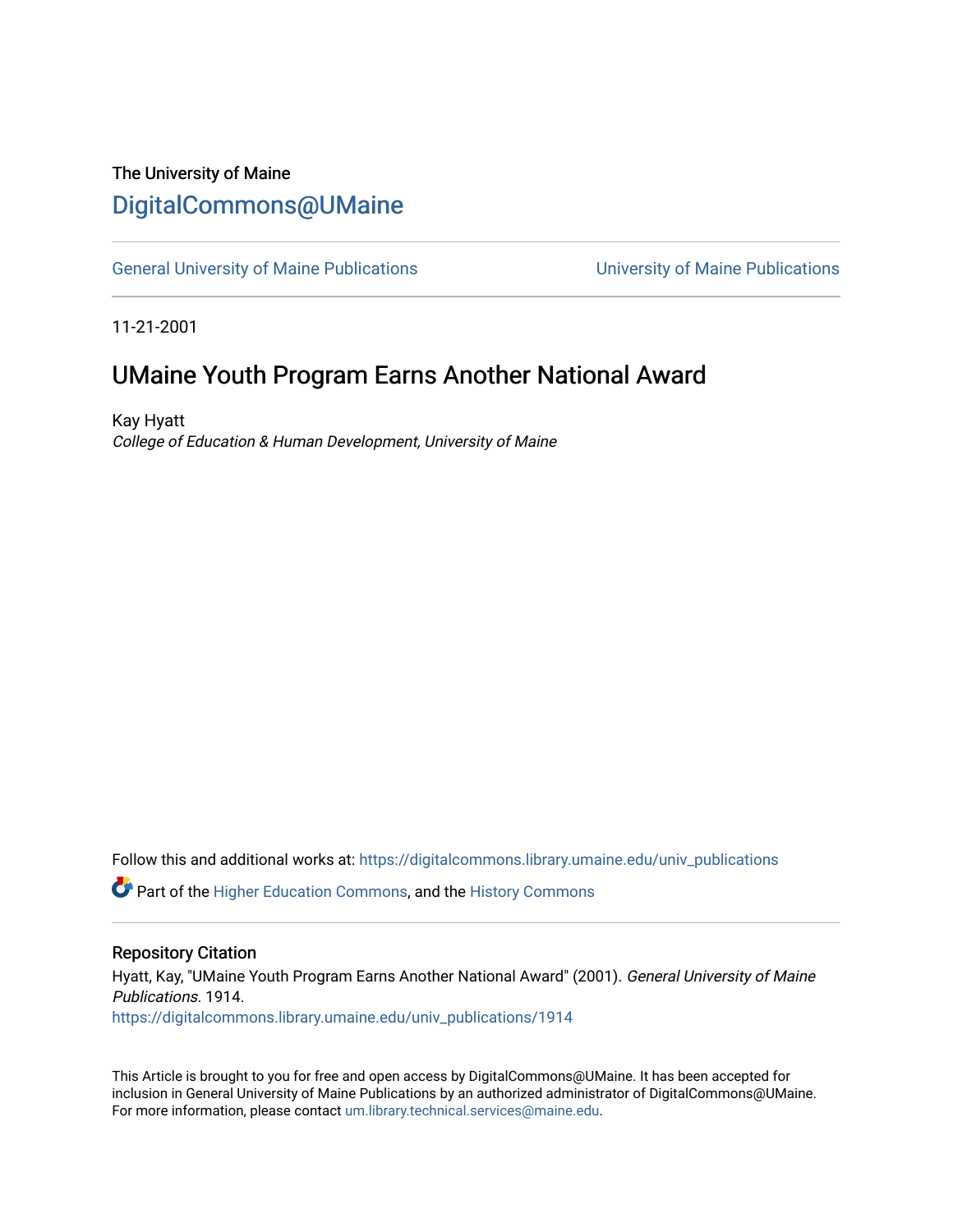# **COLLEGE OF EDUCATION & HUMAN DEVELOPMENT**

**Selected News Releases** 

# **UMaine Youth Program Earns Another National Award**

ORONO, Maine -- The National Youth Sports Program at the University of Maine has been named one of the best in the country for the fourth time in its nine-year history. In announcing the 2001 Meritorious Program award winners, National Youth Sports Corporation President Edward Thiebe recognized the UMaine program for outstanding leadership and performance, service to children and community involvement.

The UMaine NYSP, one of 192 sites in the country, received a first-year commendation award in 1993 and earned meritorious program awards in 1994 and 1999. Thiebe's announcement particularly acknowledges the consistent leadership of UMaine Education Professor Stephen Butterfield as project administrator, and former Lincoln teacher Lynn Haynes as activity director. Tim McCluskey, a teacher at Old Town High School, filled the important role of community liaison.

NYSP is a partnership between the U.S. Government and participating universities and communities, with oversight by the National Collegiate Athletic Association, to provide a free summer program of skills development and educational activities to children ages 10-16. Ninety percent of the participants must come from families who meet federal low-income guidelines. In addition to daily swimming instruction, campers develop skills in a variety of other sports and participate in hands-on educational experiences in math, science and nutrition.

This past summer, a daily average of 230 youngsters attended the UMaine program, coming from approximately 45 communities in a geographical area spanning from Millinocket to Unity and from Dover-Foxcroft to Ellsworth. Bus transportation to and from the day camp is provided.

While the bulk of the funding comes from a federal grant, in-kind contributions from UMaine and donations of goods and services are crucial to the exceptional success of the program. Overall, the free program represents a \$1,000 value per child.

Butterfield credits the program's award-winning performance in rigorous national evaluations to a superb staff and community involvement. "We have been blessed with good staff and caring communities who philosophically buy in to what the program is all about -- helping kids," he says.

**Released**: November 21, 2001 **Contact:** Kay Hyatt, (207) 581-2761